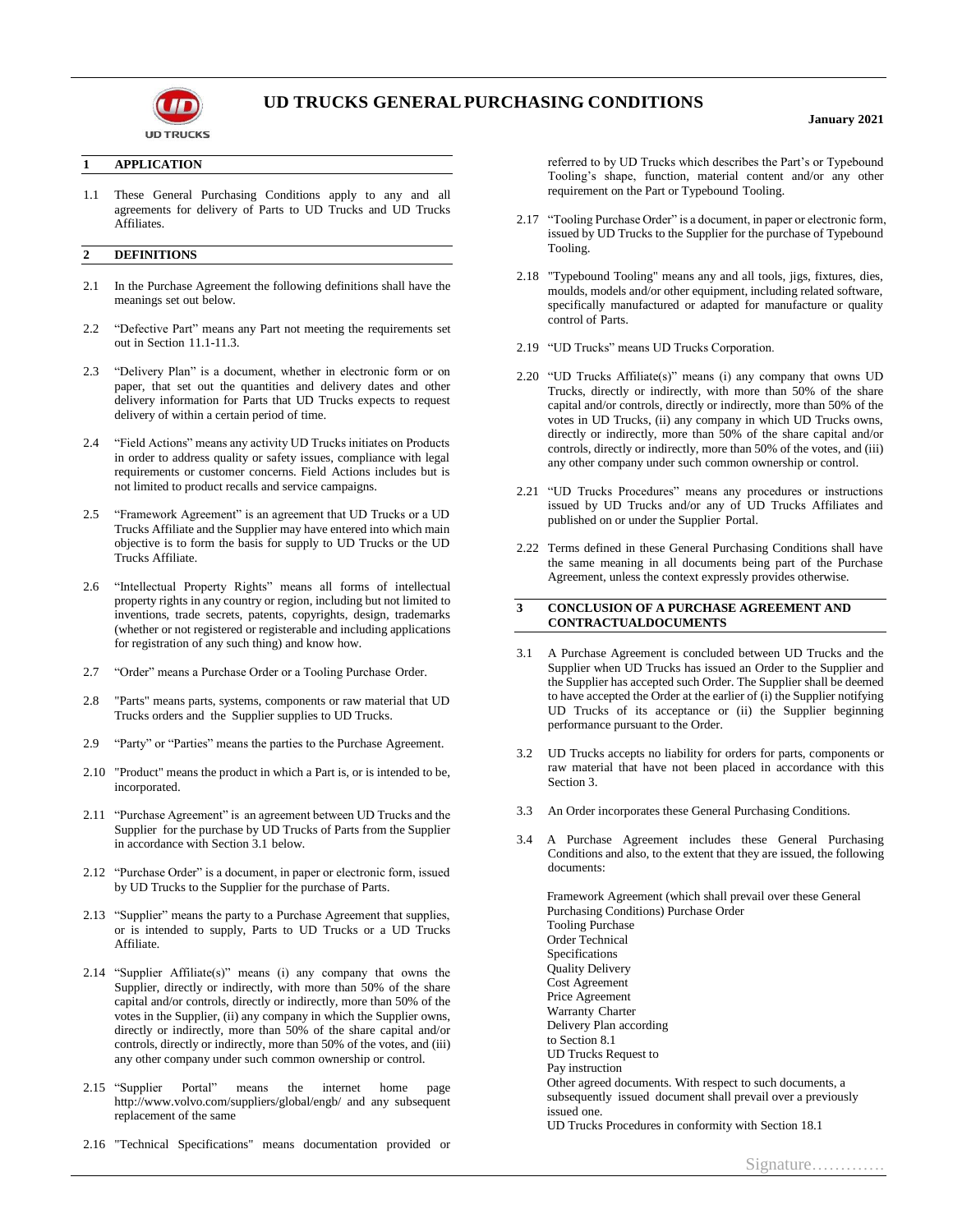- 3.5 In the event of a conflict between the documents which constitute a part of the Purchase Agreement, the documents shall apply in the order they are mentioned in Section 3.4 unless otherwise expressly agreed in a specific document.
- 3.6 No terms or conditions submitted by the Supplier apply to a Purchase Agreement unless accepted in writing by UD Trucks.

# **4 NON-EXCLUSIVE SUPPLY**

4.1 The Supplier is not the exclusive supplier of the Parts.

### **5 INFORMATION**

- 5.1 The Supplier shall annually provide UD Trucks with its latest annual report including balance sheet, profit & loss statement, and cash flow report as well as the Supplier Affiliates consolidated annual report as soon as it is available.
- 5.2 The Supplier shall furthermore upon UD Trucks' request provide UD Trucks with such further financial and other business information related to the Supplier and to any other relevant Supplier Affiliates that may be of importance for UD Trucks in order to evaluate the Supplier's financial performance and the relationship with the Supplier and/or such other information that UD Trucks reasonably may request. The Supplier shall provide UD Trucks with the requested information without undue delay from the receipt of UD Trucks' written request.
- 5.3 In addition to the above, the Supplier shall provide UD Trucks without undue delay with any other information about the Parts and/or the Supplier that may be requested by the competent authorities for the import or export of the Parts.
- 5.4 If the Supplier enters into bankruptcy, civil rehabilitation, corporate reorganization, special liquidation or any other proceedings, has a petition for provisional seizure, seizure, auction, or any other actions filed against it, goes into liquidation, or for any other reason can be assumed to have become insolvent, the Supplier shall immediately inform UD Trucks thereof. The Supplier shall also without any undue delay inform UD Trucks of any other event that may have a material negative impact on the Supplier's financial status, the Supplier's performance of its obligations under the Purchase Agreement and/or the Supplier's relationship with UD Trucks.
- 5.5 If the Supplier does not provide the information requested by UD Trucks according to this Section 5 within a reasonable time, UD Trucks shall be entitled, after reasonable notification, to perform a financial audit of the Supplier (either by itself or by appointing an independent third party), at the Supplier's expense. The scope of such audit shall be limited to financial information that is required in order for UD Trucks to evaluate the Supplier's financial performance. The Supplier shall only be entitled to withhold requested information to the extent the Supplier can demonstrate that the Supplier is prevented from disclosing certain information due to mandatory legislation, applicable stock exchange regulations or due to confidentiality undertaking with a third party.

# **6 ELECTRONIC COMMUNICATION**

6.1 The Parties have agreed to implement communication through electronic data interchange (EDI). When and to the extent EDI is implemented, the Parties will apply the terms of the EDI Procedures published on the Supplier Portal.

#### **7 CONFORMITY WITH ORDER**

- The Supplier shall supply Parts in accordance with the Technical Specifications and terms of the Purchase Order.
- 7.2 UD Trucks reserves the right to modify the Technical Specifications of a Part. Any change in price or other conditions resulting from this shall be agreed upon in writing prior to any change of production

equipment and prior to the commencement of delivery by the Supplier of any modified Part.

- 7.3 The Supplier shall supply Typebound Tooling ordered by UD Trucks in accordance with the terms of the Tooling Purchase Order. If UD Trucks has issued Technical Specifications for the Typebound Tooling, the Supplier shall supply the Typebound Tooling strictly in accordance with such Technical Specifications.
- 7.4 UD Trucks reserves the right to modify the Technical Specifications of Typebound Tooling, and the Supplier shall immediately modify the Typebound Tooling according to the new Technical Specifications. Any change in price or other conditions resulting from the change in Technical Specifications shall be agreed upon in writing prior to performing any change in the Typebound Tooling.
- 7.5 The Supplier shall provide UD Trucks with a complete breakdown of the Parts as well as comprehensive spare parts list comprising part and identification drawings. In addition, the Supplier shall provide service instructions and manuals in form and substance so that they can be used by UD Trucks' dealers without revision.

#### **8 ORDERED QUANTITY AND CAPACITY, DELIVERIES AND COMPENSATION FOR CANCELLED PURCHASES**

- 8.1 UD Trucks normally issues Delivery Plan(s) for the Parts. The Delivery Plans set out the quantities and delivery dates for Parts that UD Trucks expects to request delivery of within a certain period of time. Firm requests for delivery of Parts, including the fixing of the exact quantity and delivery time, is made either as part of the Delivery Plan or in the Order. Only what UD Trucks explicitly has stated, in writing issued to the Supplier prior to the delivery in question, to be a firm request for delivery shall be deemed to be a firm request for delivery.
- 8.2 Any quantity included in the Delivery Plan that exceeds what is a firm request for delivery of Parts, or any volume estimates provided elsewhere, shall be considered a forecast only and shall not be binding on UD Trucks. However, the Supplier is obliged to maintain such production and delivery capacity so that deliveries can be made in accordance with the forecast quantity in the Delivery Plan.
- 8.3 The Supplier shall immediately inform UD Trucks if there is a risk of non-compliance with the most recent Delivery Plan issued by UD Trucks. Recognizing that time is of the essence, the Supplier will take all necessary actions, both ordinary and extraordinary, to ensure timely deliveries.
- 8.4 If the Supplier is unable to meet UD Trucks' need for the Parts, the Supplier shall find alternative supplies for UD Trucks in consultation with UD Trucks. Actual procurement from the alternative supplier is subject to UD Trucks' final written approval.
- 8.5 Should UD Trucks cancel, wholly or partly, or fail to purchase a quantity of a Part for which UD Trucks' order is firm in accordance with Section 8.1 above, UD Trucks shall compensate the Supplier for reasonable costs relating to such cancelled quantity. In calculating such costs, the Supplier shall not receive compensation to the extent that the Part - or components, semimanufactured items or raw materials intended for it - can be used for other deliveries to UD Trucks or another party, or for another purpose. UD Trucks' obligation to compensate for cancellations is conditional upon the Supplier submitting specified claims for compensation in writing not later than  $\overrightarrow{six}$  (6) weeks after the Supplier should have been able to establish the costs relating to the cancelled quantity.
- 8.6 The Supplier undertakes to deliver Parts according to Orders issued by UD Trucks during the term of the Purchase Agreement. The Supplier acknowledges that it shall not be entitled, irrespective of any language to the contrary in the actual Order, to refuse to deliver Orders placed, as long as the terms of such Orders are consistent with the terms of the Purchase Agreement.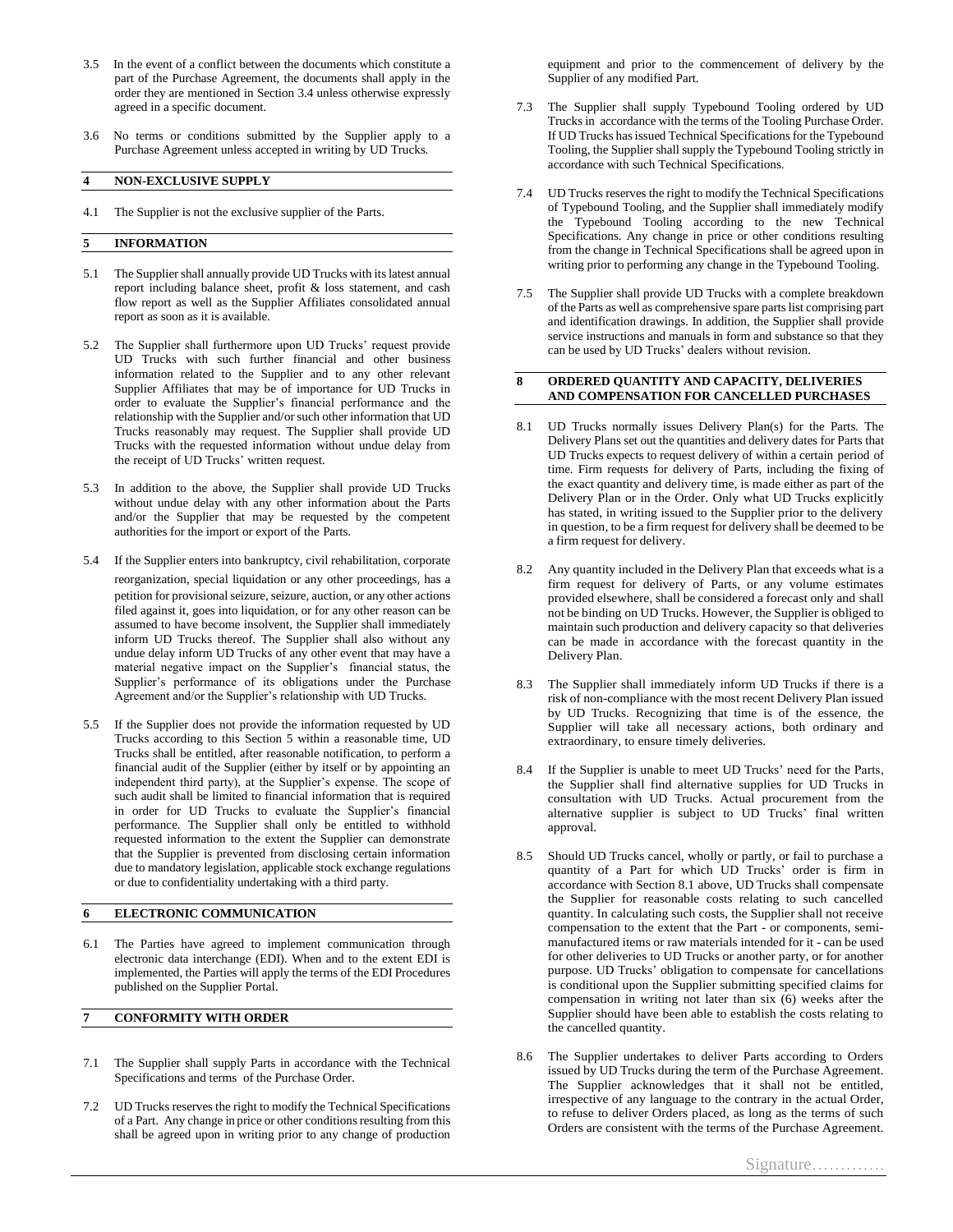# **9 PRICE AND PAYMENT**

- 9.1 The price for Parts is stated in the Purchase Order and shall, subject to Section 9.2 below apply until the Parties agree on a new price in writing. Unless otherwise agreed, in writing, the price stated for any Part shall be a fixed price, inclusive of all duties, levies, fees and taxes in the country of origin of the Parts.
- 9.2 The Supplier shall during the term of the Purchase Agreement provide UD Trucks with Parts that are competitive in terms of price, quality, delivery and technical function. If UD Trucks considers that the Supplier's delivery of one or more Parts is no longer competitive in relation to price, quality, delivery and/or technical function even though the delivered Parts are in accordance with the terms of the Purchase Agreement, UD Trucks shall supply the Supplier with information supporting its belief. The Supplier and UD Trucks shall in good faith discuss how to make the Part competitive. If the Parties are unable to arrive at a mutually acceptable solution within thirty days after UD Trucks' notification, then UD Trucks shall have the right to terminate the Purchase Agreement insofar as it concerns the non-competitive Part by giving the Supplier thirty days notice.
- 9.3 The Supplier undertakes to supply a complete cost breakdown (including but not limited to labour, material and amortization) and the price of all the basic components of any Part, which in the aggregate shall not exceed the price of the Part it together constitutes.
- 9.4 Unless otherwise agreed between the Parties or prescribed by applicable mandatory legislation, payment shall be made according to the following: Free delivery month based on receipt of invoice or goods (whichever is latest) + three calendar months of credit, paid according to UD Trucks payment calendar. The actual payment dates are stated in the UD Trucks payment calendar published on the Supplier Portal.
- 9.5 All invoices shall be correctly addressed, without being marked for the attention of any individual, and include all other information that is required by UD Trucks.
- 9.6 Remittance of payment shall not imply any acceptance of the delivery or of the invoiced amount.
- 9.7 The Supplier and UD Trucks will jointly pursue cost reduction opportunities for the duration of the Purchase Agreement and will reflect the achievements of such opportunities in price reductions to UD Trucks.
- 9.8 Without prejudice to UD Trucks' other rights and remedies, and after prior written notice UD Trucks may deduct from any payments due to the Supplier the amount of any good faith contra accounts or other claims which UD Trucks or any UD Trucks Affiliate may have against the Supplier.
- 9.9 The price for Parts shall be the same for all entities within UD Truck and UD Trucks Affiliates.

# **10 DELIVERY AND PASSING OF TITLE**

- 10.1 The agreed delivery term shall be construed in accordance with Incoterms 2010. Unless otherwise agreed, the delivery clause shall be "FCA", the Supplier's factory or named point specified in the Order.
- 10.2 The Supplier shall pack the Parts in accordance with instructions issued by UD Trucks.
- 10.3 Unless otherwise set out in the Purchase Order, title in the Parts will pass to UD Trucks at the same time as the risk will pass to UD Trucks according to Section 10.1.

#### **11 WARRANTY FOR PARTS, SUITABILITY FOR INTENDED USE**

- 11.1 The Supplier warrants, for a period of two years (unless a longer period is agreed) from the date the Parts are delivered to the enduser, that: all Parts delivered under the Purchase Agreement (i) shall conform to the Technical Specifications and to any samples approved by UD Trucks; and (ii) shall be free from defects in title, materials, workmanship, manufacture and design (to the extent the Supplier, its employees, agents, contractors and/or vendors are responsible for the design) and (iii) shall be fit and sufficient for their intended use.
- 11.2 For deliveries of Parts to UD Trucks, to be used in Products sold in North America, the abovementioned warranty period shall be three years from the date the Parts are delivered to the end-user, unless otherwise agreed in writing by UD Trucks.
- 11.3 The Supplier agrees to waive the time limitation to which the foregoing warranties are subject in the event that after the applicable warranty period has expired, (i) defects of the same or similar nature have been discovered in a statistically significant portion of the Parts, (ii) a defect is discovered which may cause or has caused (or is alleged by a third party to may cause or has caused) damage or poses a significant threat of damage to property or to the health or safety of any person or (iii) UD Trucks anywhere in the world is statutory obliged to perform a Field Action involving the repair or replacement of Parts.
- 11.4 The Supplier shall immediately inform the relevant goods receiver and the responsible purchasing department at UD Trucks of any Defective Parts, discovered or anticipated which have been dispatched to UD Trucks.
- 11.5 The Supplier shall ensure it has obtained all information on the intended use of, application of and other conditions affecting the Parts. UD Trucks shall upon request from the Supplier provide all information, which UD Trucks in its sole discretion deems relevant for the design, development and/or manufacturing of the Parts.
- 11.6 UD Trucks' personnel may from time to time render assistance and/or give suggestions and/or opinions to, or affect an exchange of, information with the Supplier's personnel concerning the Parts to be furnished under an Order ("Assistance"). UD Trucks is not obliged to provide such Assistance and the provision by UD Trucks of such Assistance shall not create any liability for UD Trucks and shall not in any way limit the Supplier's liability to fully perform its obligations under the Purchase Agreement. Moreover any Assistance provided by UD Trucks shall neither grant the Supplier authority to change the relevant Parts or any provisions of an Order or the Purchase Agreement, nor shall any Assistance constitute a change binding upon UD Trucks unless issued as an amendment in accordance with the Purchase Agreement. In all cases, and as acknowledged by the Supplier, UD Trucks is relying upon the Supplier's knowledge and expertise in performing all work regarding the Parts to be furnished under an Order.

#### **12 LIABILITY FOR DEFECTS OR OTHER NON-CONFORMING DELIVERIES**

- 12.1 In the event a Part does not fulfill the requirements set out in Section 11.1-11.3 (a Defective Part), then UD Trucks shall be entitled to (i) demand immediate rectification, or (ii) demand immediate delivery of substitute Part(s).
- 12.2 If a Defective Part cannot be repaired or replaced without delay or if there is a risk of production disturbances at UD Trucks or delivery disturbances from UD Trucks, UD Trucks shall be entitled, without obtaining the Supplier's consent and at the latter's expense, to make the necessary repair work or completely or partly terminate the purchase of the Part and other such Parts that UD Trucks does not consider having any use of due to the defect or shortcoming, and also, to undertake substitute purchases from other supplier(s).
- 12.3 In addition to what is set forth in Sections 12.1 and 12.2 above, the Supplier shall compensate UD Trucks for any loss or damage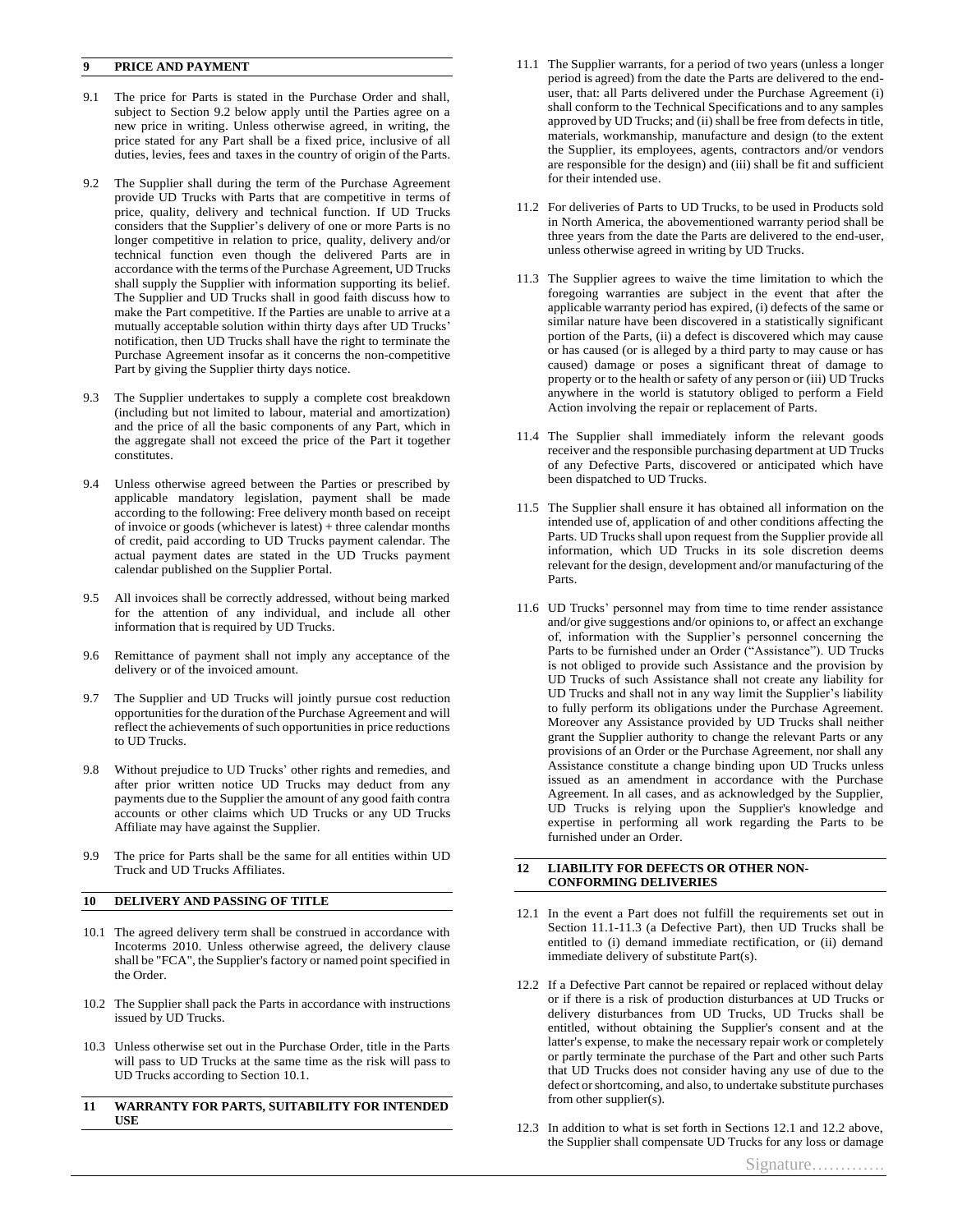arising out of or relating to the Defective Part including but not limited to costs (including reasonable attorney's and expert's fees) for any Field Actions, labour, replacement, assembly and disassembly, detection and analyze, scrapping and transportation to UD Trucks and/or its end-users.

- 12.4 If due to a delivery of a Defective Part UD Trucks considers it necessary to inspect all Parts of the same kind delivered by the Supplier, UD Trucks shall be entitled, after giving the Supplier notice thereof, to make such inspection at the latter's expense and without awaiting the latter's approval. The notice shall describe the nature of the defect as well as the time and place of the inspection. If possible, the Supplier shall be present at the inspection.
- 12.5 In the event that a delivery does not contain the quantity specified in the request for delivery, UD Trucks shall be entitled to demand immediate rectification and the Supplier shall compensate UD Trucks for all costs, arising out of or relating to the delay or shortfall in delivery. If the Supplier delivers a quantity either in excess of UD Trucks' ordered quantity or earlier than the delivery date, UD Trucks shall not be responsible for taking delivery of, storing or maintaining such Parts and shall further be entitled to return any excess or prematurely delivered quantity to the Supplier at the latter's expense and/or receive compensation from the Supplier for storage costs.
- 12.6 If UD Trucks accepts Parts that do not conform to the terms of the Purchase Agreement this will not relieve the Supplier of its obligations to correct any such non conformance or preclude UD Trucks from any remedy under the Purchase Agreement.
- 12.7 In the event of a late delivery of a Part, UD Trucks is entitled to (i) completely or partly terminate the purchase of the Part and of other Parts which UD Trucks does not consider having any use of due to the late delivery, and (ii) make substitute purchases from other suppliers. The Supplier shall indemnify UD Trucks against and hold UD Trucks harmless from, any costs, losses and damages incurred or arising out of or relating to the late delivery.

### **13 WARRANTY FOR TYPEBOUND TOOLING ORDERED BY UD TRUCKS**

13.1 The Supplier warrants that: all Typebound Tooling delivered (i) shall conform to the Technical Specifications, if issued; and (ii) under this Purchase Agreement shall be free from defects in title, materials, workmanship, manufacture and design and (iii) shall be fit and sufficient for their intended purpose, including without limitation that they will be capable of producing the relevant Parts in the volume projected by UD Trucks.

# **14 SUPPLIER'S PRODUCTION**

- 14.1 The Supplier shall in respect of design, development, production, installation and service comply with the applicable requirements of a quality system approved by UD Trucks.
- 14.2 The Supplier shall always strive to improve the production process. UD Trucks shall be entitled, after reasonable notification, to inspect the Supplier's production of a Part, perform tests and make other necessary examinations at the Supplier's premises, including evaluating any risks for interruption in the supply of Parts as well as safety related issues. The Supplier shall endeavor to obtain the same rights for UD Trucks at the premises of its suppliers. UD Trucks shall give the Supplier at least one weeks notice about such inspection.

### **15 TESTING**

15.1 The Supplier shall, prior to commencement of serial production of a new or changed Part, manufacture and perform quality control of samples in accordance with UD Trucks' applicable requirements relating to testing from time to time.

- 15.2 Once a sample has been approved, alteration of the function, appearance, characteristics, material, production method, place of manufacture, Typebound Tooling or other equipment which may affect the Part, may be done only after written approval on each occasion from the responsible department at UD Trucks. Delivery may thereafter be made only after renewed approval of a sample.
- 15.3 If UD Trucks rejects a sample, the Supplier shall make rectification so that the requirements referred to in Section 11.1- 11.3 are fulfilled and reimburse UD Trucks' costs for verification testing of the Part after such rectification.
- 15.4 UD Trucks' approval of samples shall not affect the Supplier's liability and obligations in accordance with the Purchase Agreement.

# **16 RELOCATION OF PRODUCTION**

16.1 The Supplier has been selected by UD Trucks based on, inter alia, UD Trucks' expectations on the Supplier's ability to manufacture and deliver Parts with required quality and otherwise in accordance with the Purchase Agreement. Therefore, the Supplier may not relocate the production of a Part, wholly or partly, without UD Trucks' written consent. Such consent, if given, is without prejudice to UD Trucks' continued rights to require compliance by the Supplier with the Purchase Agreement. If, as a result of such approved relocation of the production of a Part, the Purchase Agreement will be fulfilled by another company than the Supplier, the Supplier shall ensure that such other company accepts (prior to or simultaneous to said relocation, naming UD Trucks as a third-party beneficiary in writing) to be bound, vis-à-vis UD Trucks, by all terms and conditions in the Purchase Agreement; the Supplier shall however also continue to be responsible for the fulfillment of the Purchase Agreement.

#### **17 CODE OF CONDUCT, ENVIRONMENTAL CONCERN**

17.1 The Supplier undertakes to comply with the UD Trucks Code of Conduct and UD Trucks Environmental Requirements. These documents are published on the Supplier Portal.

#### **18 THE SUPPLIER SHALL COMPLY WITH AND FOLLOW ALL UD TRUCKS PROCEDURES**

- 18.1 UD Trucks and UD Trucks Affiliates issue UD Trucks Procedures from time to time and publish them on or under the Supplier Portal. Such UD Trucks Procedures may include, but are not limited to, warranty handling procedures or instructions, packaging and labeling procedures and instructions, logistical procedures or instructions, EDI procedures or instructions. Such UD Trucks Procedures will not be contradictory to the Purchase Agreement between UD Trucks and the Supplier. The Supplier undertakes to comply with all UD Trucks Procedures issued from time to time that the Supplier has been informed of. The Supplier is however not obliged to follow a UD Trucks Procedure if it clearly states that it is not applicable for supply to UD Trucks (i.e. UD Trucks or the specific UD Trucks Affiliate that the Supplier supplies to).
- 18.2 The home page of the Supplier Portal will contain information of any new or changed UD Trucks Procedure. Should the Supplier determine that it will not be possible for the Supplier to comply with any UD Trucks Procedure issued after the acceptance of a Purchase Order, the Supplier shall notify UD Trucks of its objection within two weeks from the publishing of such new UD Trucks Procedure on the Supplier Portal and will in such case not be bound by the UD Trucks Procedure in question.
- 18.3 Should the Supplier notify UD Trucks of its objection against a UD Trucks Procedure, then UD Trucks has the right to terminate the Purchase Agreement giving 30 days written notice.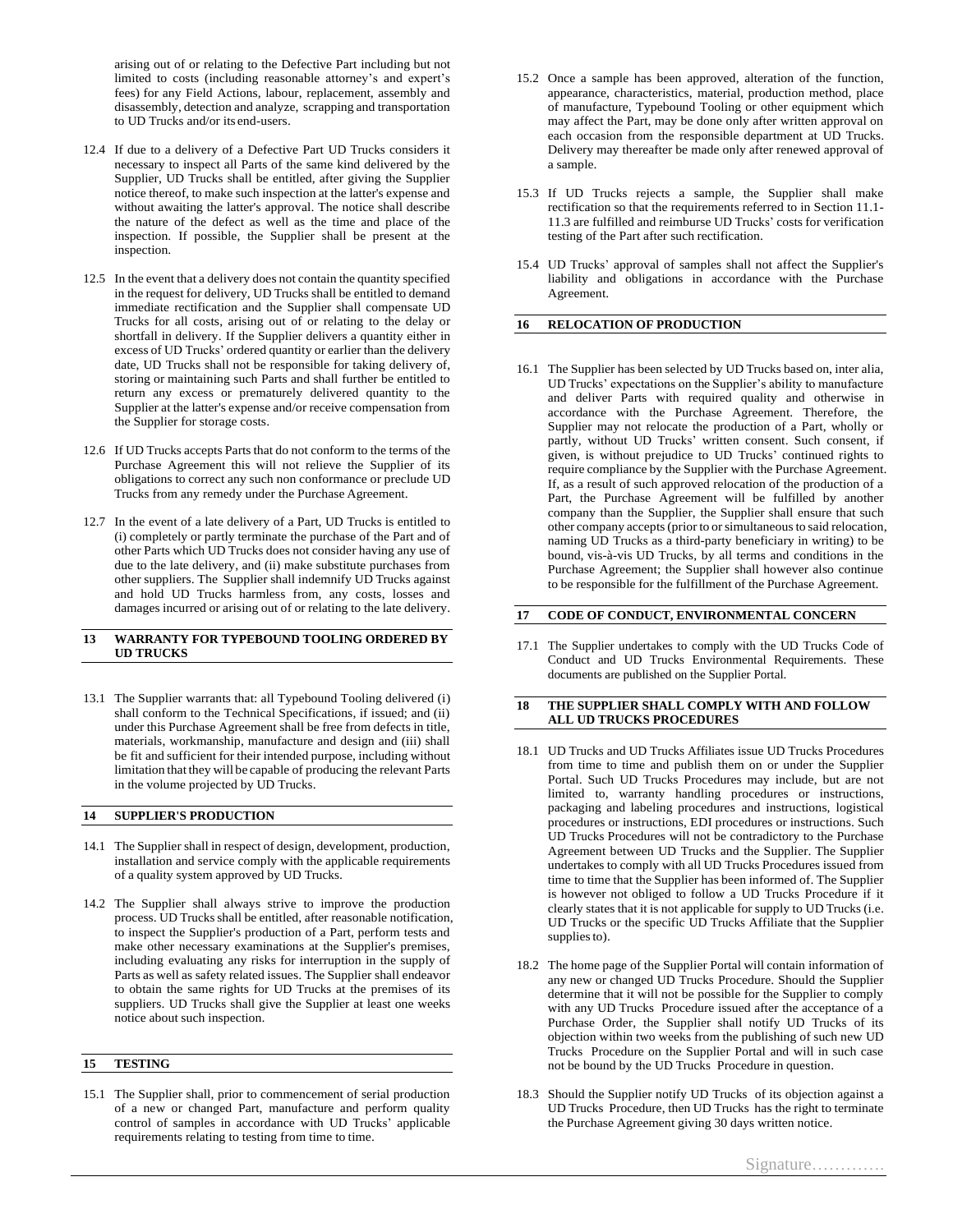### **19 PROVISION OF PARTS**

19.1 The Supplier shall, pursuant to the conditions of the Purchase Agreement and at commercially reasonable prices, supply Parts to such an extent that UD Trucks can offer its customers spare parts for fifteen (15) years after UD Trucks' purchases of the Part for serial production from the Supplier have ceased. Should UD Trucks require supply of Parts longer than the said fifteen (15) years, the Parties shall agree on an all time buy, at commercially reasonable prices.

#### **20 TYPE BOUND TOOLING OWNED BY UD TRUCKS**

- 20.1 This Section 20 applies to Typebound Tooling owned by UD Trucks.
- 20.2 Typebound Tooling referred to in a Tooling Purchase Order is owned by UD Trucks. The Supplier may not issue an invoice to UD Trucks for Typebound Tooling until such Typebound Tooling has been approved by UD Trucks.
- 20.3 The Supplier shall mark Typebound Tooling owned by UD Trucks in such a way that UD Trucks' ownership is clearly shown and shall inform insurers as to the fact of UD Trucks' ownership. The Supplier shall establish a register, accessible to UD Trucks, of all Typebound Tooling and, upon UD Trucks' request, certify UD Trucks' ownership of the Typebound Tooling to third parties and/or UD Trucks.
- 20.4 The Supplier may not use Typebound Tooling owned by UD Trucks for the production and/or supply of any goods or services to any third party.
- 20.5 The Supplier is solely responsible for -Maintaining the Typebound Tooling, including its repair or replacement, in the condition necessary to produce the Parts in accordance with the terms of the Technical Specifications for the relevant Parts and be responsible for all wear and tear;

- Housing the Typebound Tooling and insure them against loss or damage, even if it occurs despite the Supplier's exercise of due care;

- Keeping the Typebound Tooling identifiable as UD Trucks' property.

- 20.6 Typebound Tooling may not be destroyed or scrapped without UD Trucks' written consent. Typebound Tooling that is the subject of Intellectual Property Right(s) may furthermore not be copied without the consent of the owner of such Intellectual Property Right(s). Upon UD Trucks' request, all Typebound Tooling, drawings and other materials shall be returned to UD Trucks
- 20.7 Supplier shall defend, indemnify and hold UD Trucks harmless from and against any and all loss, liability, cost and expense (including reasonable attorneys' fees) arising from personal injury, death or property damage resulting from (i) the Supplier's failure to comply with its obligations under this Section 20, (ii) any use of the Typebound Tooling by any employee, agent, or contractor of Supplier in a manner contrary to the Typebound Tooling's intended use or any instructions, manuals or other documentation issued or available to the Supplier, and/or (iii) the disabling of any safety device on or about the Typebound Tooling by the Supplier, its employees, agents or contractors. This obligation shall survive the expiration or termination of the Purchase Agreement.

## **21 TYPEBOUND TOOLING OWNED BY THE SUPPLIER**

- 21.1 This Section 21 applies to Typebound Tooling owned by the Supplier.
- 21.2 The Supplier shall bear the cost of developing, manufacturing, maintaining and renewing all Typebound Tooling used in the production of Parts ordered by UD Trucks.
- 21.3 If UD Trucks and a UD Trucks Affiliate pays for or has any Intellectual Property Rights in Typebound Tooling, or has any Intellectual Property Rights in Parts manufactured by such Typebound Tooling, the Supplier may not use such Typebound Tooling for the production and/or supply of any goods or services to any third party.
- 21.4 If the Supplier enters into bankruptcy, civil rehabilitation, corporate reorganization, special liquidation or any other proceedings, has a petition for provisional seizure, seizure, auction, or any other actions filed against it, goes into liquidation, or for any other reason can be assumed to have become insolvent, the Supplier shall immediately inform UD Trucks thereof. The Supplier undertakes to assist UD Trucks in acquiring the Typebound Tooling which are necessary to manufacture the Parts. If the Typebound Tooling is covered by Intellectual Property Rights owned by UD Trucks or a UD Trucks Affiliate, the Supplier shall immediately inform the trustee, receiver or other accredited person(s) of UD Trucks or the UD Trucks Affiliate's Intellectual Property Rights to Typebound Tooling.
- 21.5 The Supplier shall upon UD Trucks' request return to UD Trucks all document transmitted regarding the development, the manufacturing and maintenance of the Typebound Tooling and the Parts (e.g. drawings, technical documents).
- 21.6 In case of termination of the Purchase Agreement for a Part, UD Trucks or other relevant UD Trucks Affiliate is entitled to acquire the ownership of all Typebound Tooling, used solely for production to UD Trucks and/or UD Trucks Affiliates of such Part, against payment of market value. The Supplier hereby certifies that the Supplier at all times will be able to fulfill its obligations in this respect.
- 21.7 Typebound Tooling may not be destroyed or scrapped without UD Trucks' written consent. Typebound Tooling that is the subject of Intellectual Property Right(s) may furthermore not be copied without the consent of the owner of such Intellectual Property Right(s).

### **22 INTELLECTUAL PROPERTY RIGHTS**

- 22.1 The Supplier may use the Intellectual Property Rights owned by or licensed to UD Trucks or a UD Trucks Affiliate, whether such Intellectual Property Rights are in Parts or in Typebound Tooling, only for the production and supply of Parts to UD Trucks or the UD Trucks Affiliate and may not use such Intellectual Property Rights for the production and/or supply of any goods or services to any third party.
- 22.2 If UD Trucks or a UD Trucks Affiliate pays, or otherwise compensates, the Supplier for development or design work, or contributes in other material respect to such development or design work, for Parts or Typebound Tooling, any Intellectual Property Rights (and the rights provided in Articles 27 and 28 of the Copyright Act of Japan) arising from such work shall accrue to UD Trucks. For the avoidance of doubt, UD Trucks shall have the right to freely use and dispose of such Intellectual Property Rights, including but not limited to the right to modify, alter, adapt, transfer and grant sub-licenses to such Intellectual Property Rights in its sole discretion and without restrictions.
- 22.3 UD Trucks and the Supplier may also in a separate development agreement agree on conditions for Intellectual Property Rights resulting from design and/or development work performed by the Supplier.
- 22.4 The Supplier is responsible for ensuring that the Part, its use or its assembly does not directly or indirectly infringe the Intellectual Property Rights of any third party. The Supplier will, at its sole cost and expense, indemnify and hold UD Trucks and any UD Trucks Affiliates harmless against any and all claimsthat may be brought against UD Trucks or any UD Trucks Affiliates or anybody that uses the Parts alleging that the Part, components of the Part, its use or its assembly infringes the Intellectual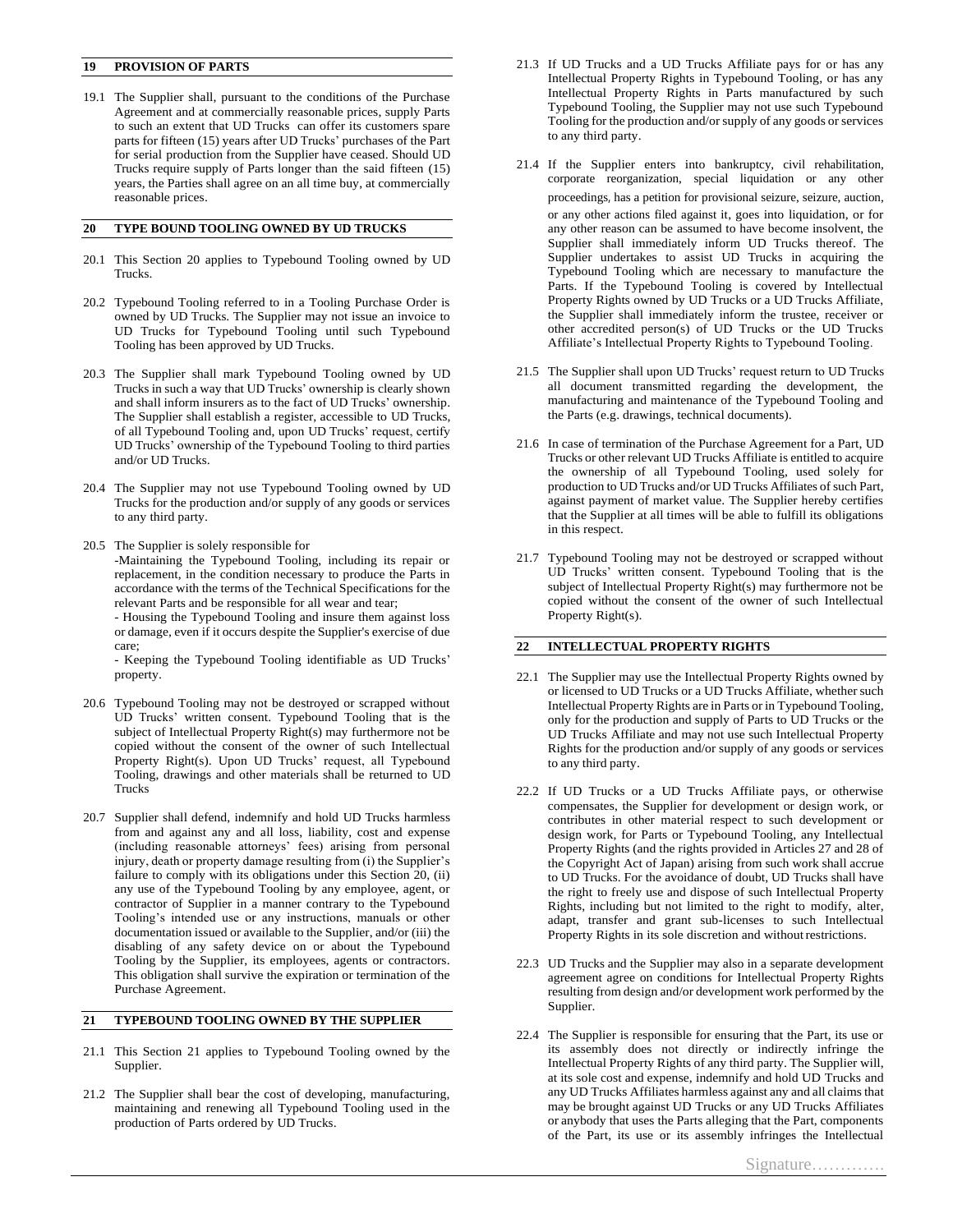Property Rights of a third party and will either replace the Part by another equivalent Part or obtain all necessary consents for the continued use of the Part. Said undertaking shall not apply if the alleged infringement is proved to result directly from development or design work performed solely by UD Trucks. The Supplier shall, at UD Trucks' request, assist UD Trucks in disputes in which UD Trucks could become involved by reason of such infringement and if required by UD Trucks take on the conduct of any dispute.

22.5 The Supplier shall not use any corporate name or trademarks belonging to or licensed to UD Trucks and a UD Trucks Affiliate other than as instructed by UD Trucks or the appropriate UD Trucks Affiliates in writing.

# **23 PRODUCT LIABILITY AND INSURANCE**

- 23.1 The Supplier shall defend, indemnify and hold UD Trucks harmless from and against any and all loss, liability, cost and expense (including reasonable attorney's and expert's fees) arising out of a claim that a defect in the design or manufacture of the Parts, including defects in material and/or manufacturing processes or techniques, caused personal injury or loss of, destruction or damage to property. This obligation of indemnification includes the Supplier's responsibility for all judgements or settlement amounts which may otherwise be or become the responsibility of UD Trucks but for the obligation of indemnification set forth in this Section 23.1. This obligation of indemnification shall inure to the benefit of UD Trucks, its officers, directors, UD Trucks Affiliates, successors and assigns. The Supplier shall, at UD Trucks' request, assist UD Trucks in disputes in which UD Trucks could become involved by reason of such alleged defects and if required by UD Trucks take on the conduct of any dispute.
- 23.2 Neither UD Trucks nor the Supplier will file cross-claims or third party complaints against the other in product liability litigation without notifying the other Party in advance. Where practicable, notice should be given sufficiently in advance to allow thorough discussion of alternatives to such filing.
- 23.3 If there is a risk of a Product causing personal injury or property damage due to a Part being a Defective Part, such that UD Trucks decides to perform a Field Action, the Supplier shall compensate UD Trucks for its costs in conjunction with such Field Action, including but not limited to costs(including reasonable attorney's and expert's fees) for labour, replacement, assembly and disassembly, detection and analyze, scrapping and transportation to UD Trucks and/or its end-users.
- 23.4 The Supplier shall enter into and maintain an adequate product liability insurance policy during the period of the Purchase Agreement and shall at UD Trucks' request also supply UD Trucks with a copy of the insurance certificate.

#### **24 OTHER SANCTIONS**

- 24.1 In addition to the Supplier's liability for any defects, delays and product liability under the Purchase Agreement, a Party shall compensate the other Party for any loss or damage suffered as a result of a breach of the Purchase Agreement.
- 24.2 If a Party fails to comply in any material respect with its obligations under the Purchase Agreement and does not undertake complete rectification within thirty (30) days after a written notice to that effect, the other Party shall be entitled to terminate the Purchase Agreement with immediate effect and receive compensation in accordance with the provisions of the Purchase Agreement.
- 24.3 The Supplier is fully responsible for any actions or omissions (including, but not limited to the quality of the Part) of or related to its sub-suppliers, and/or any and all Supplier Affiliates.
- **25 FORCE MAJEURE**
- 25.1 "Force Majeure" shall mean all events which are beyond the control of the Parties, and which are unforeseen, unavoidable or insurmountable, and which were not known at the acceptance of an Order and which prevent total or partial performance by either Party. Such events shall include earthquakes, typhoons, flood, war, epidemics, civil disturbances, and any other event which cannot be foreseen, prevented or controlled. For the avoidance of doubt, strikes, lock-outs or other industrial action or disputes solely related to the Supplier and/ or its subcontractors or agents shall not be deemed as events of Force Majeure.
- 25.2 If an event of Force Majeure occurs, a Party's contractual obligations affected by such an event shall be suspended during the period of delay caused by the Force Majeure and the period for performing such obligations shall be extended, without penalty, for a period equal to such suspension.
- 25.3 The Party claiming Force Majeure shall promptly inform the other Parties in writing and shall furnish within ten (10) days thereafter evidence of the occurrence and expected duration of such Force Majeure.
- 25.4 In the event of Force Majeure, the Parties shall immediately consult with each other in order to find an equitable solution and shall use all reasonable endeavors to minimize the consequences of such Force Majeure. If the consequences of the Force Majeure event continue for a period of thirty (30) days without a solution acceptable to both Parties, the Party that is not subject to Force Majeure shall be entitled to immediately terminate the relevant Purchase Agreement.

#### **26 LEGAL REQUIREMENTS**

26.1 Each party shall comply with all laws and regulations relevant to the performance under the Purchase Agreement. This will include but not be limited to the Supplier's obligation to treat dangerous goods in accordance with all applicable laws and regulations.

#### **27 EXPORT CONTROLS AND ORIGIN**

- 27.1 If any Part, or component therein, which the Supplier delivers to UD Trucks is subject to national sanctions or export control regulations in those countries where the Supplier produces the Part or those countries from which the components originate, the Supplier shall be obliged, prior to the Parties agreeing on the Technical Specification, to notify UD Trucks in writing thereof and of the scope of the export restrictions and provide UD Trucks with the applicable export control classification number (ECCN) or equivalent, if any, of the Part or the component.
- 27.2 The Supplier shall be obliged to deliver all assistance, information or certificates needed by UD Trucks for custom clearance for any Part, or component therein, which the Supplier delivers to UD Trucks, including, upon request from UD Trucks, technical information sufficient to determine the applicable export classification.
- 27.3 The Supplier shall upon delivery supply UD Trucks with an export certificate or its equivalent containing among other things details of the origin of a Part delivered and - in relevant instances –its EC- or EEA-value, and either (i) the percentage by value of the Parts' or subcomponents' content with United States origin, or (ii) a written statement that such percentage is less than 10 per cent.
- 27.4 The origin, EC- or EEA-value of a Part may not be altered without the prior written consent of UD Trucks.

# **28 CONFIDENTIALITY**

28.1 This Section 28 shall apply if and to the extent that the Parties have not entered into a separate confidentiality agreement that covers the entire duration set out in Section 28.2. Section 28.4 shall however apply regardless of a separate confidentiality agreement between the